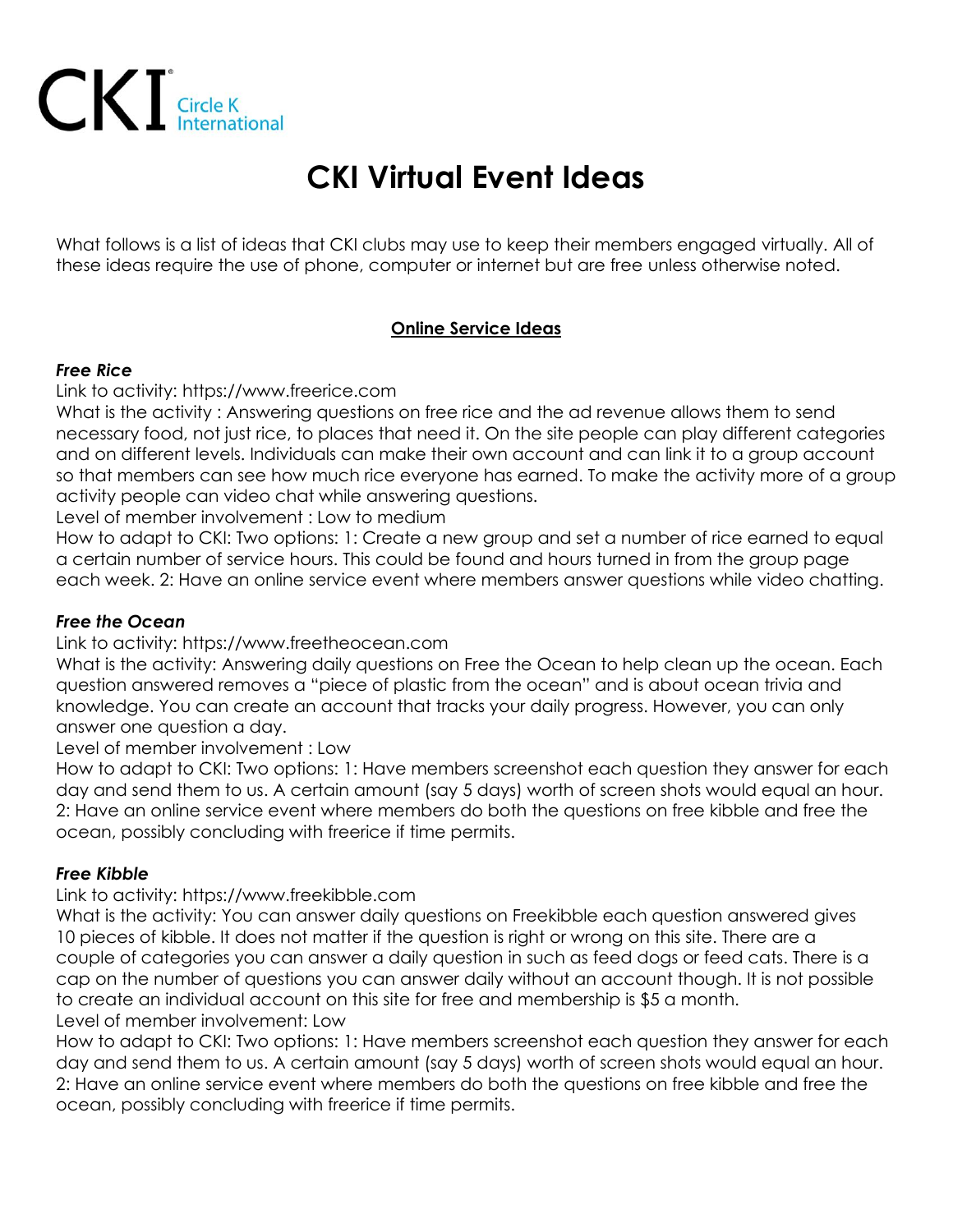

# *Smithsonian Digital Volunteering*

Link to activity: https://transcription.si.edu

What is the activity: You can sign up to make a free account then help to transcribe or review work that has been done on documents donated to the smithsonian. For transcribing you will attempt to read the document and write down what you think it says. If you are reviewing a document you review what other volunteers have transcribed to see if it matches the document. Level of member involvement: Medium

How to adapt to CKI: Make it a set service event where members video chat and all work on transcribing or reviewing documents. An event could even be held where members all work on the same document.

## *Distributed Proofreaders*

Link to activity: https://www.pgdp.net/c/default.php

What is the activity: As a volunteer on distributed proofreaders you can work on tasks such as proofreading, "smooth reading" pre-released ebooks to check for errors, managing projects, providing content, or even helping develop improvements to the site . This means that there are a wide variety of online tasks that require various skills that this organization needs help with. However, to help on any of these activities you have to create a free account on the website with your email.

Level of member involvement: Medium

How to adapt to CKI: Make it a set service event where members video chat and all work on proofreading or reviewing documents. An event could even be held where members all work on the same document.

# *World Hunger Quizzes*

Link to activity: https://www.worldhunger.org/hunger-quiz/

What is the activity : Learn more about hunger by reading essential information on important aspects of hunger in the world and the United States, and answering several questions. When you answer one or more of these quizzes, Hunger Notes will make a donation to assist hungry people for each quiz taken. The donation ranges from \$.02 to \$.10 depending on how much money the organization has available for the hunger quizzes. You do not need to make an account for this site, you simply go on it, read, and answer questions.

Level of member involvement: Medium

How to adapt to CKI: Make it a set service event where members video chat and read articles on the site. An event could even be held where members all read the same article and possibly discuss the article in further detail while answering questions.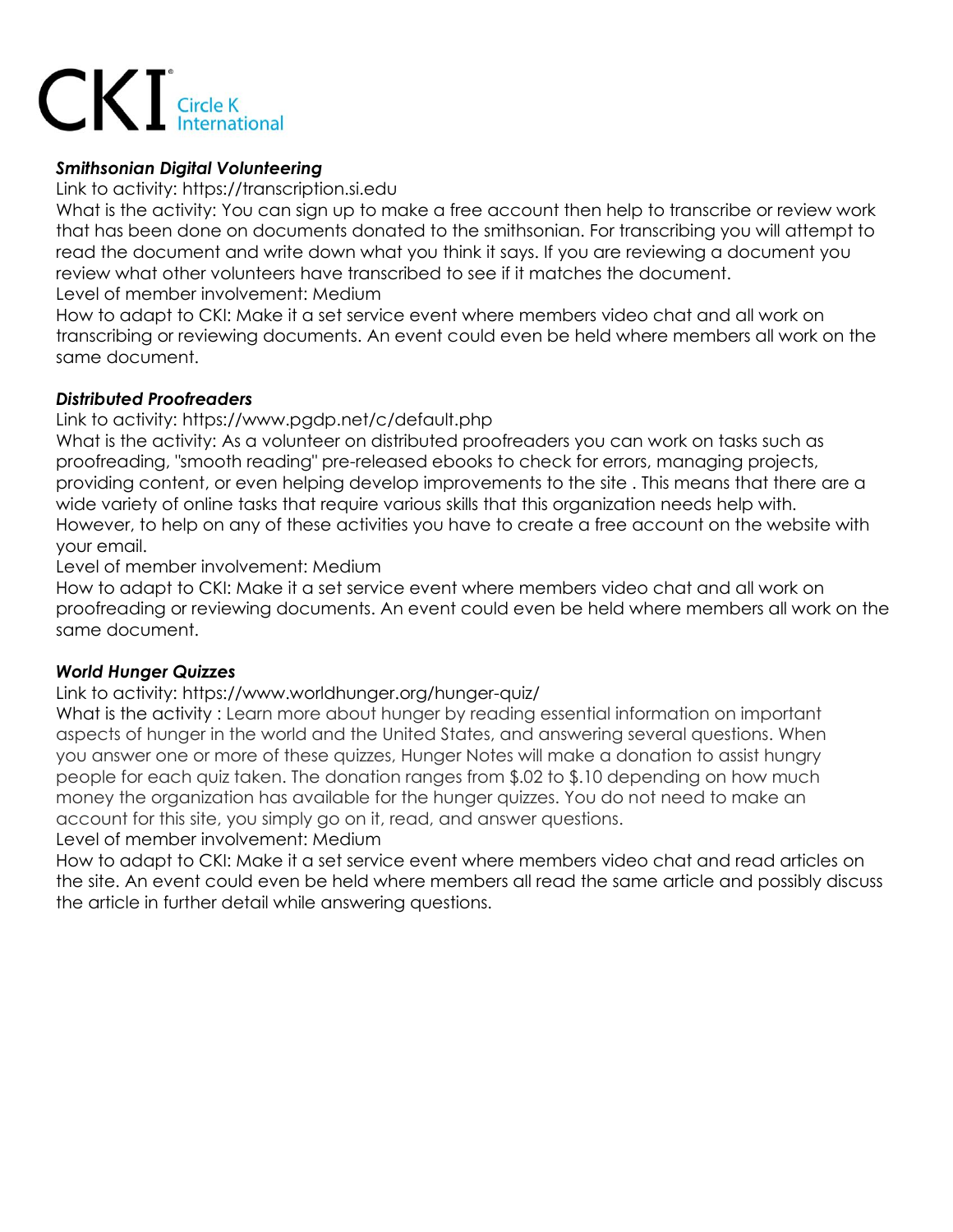

## *Behind the Bars:*

Link to activity: https://betweenthebars.org/about/

What is the activity: Behind the Bars is a weblog platform for people in prison which allows for them to scan in letters to tell their stories. Their aim is to provide a positive outlet for creativity, a tool to assist in the maintenance of social safety nets, an opportunity to forge connections between people inside and outside of prison, and a means to promote non-criminal identities and personal expression. In doing this they hope to improve prisoner's lives, and help to reduce recidivism. They need volunteers to read these letters and transcribe them to a typed online format. To help transcribe letters you must first create an account.

Level of member involvement: Medium

How to adapt to CKI: Two options: 1: Have members screenshot each letter they transcribe. A certain amount of letters could then be set equal to a certain amount of service hours. 2: Have an online service event where members work on transcribing letters while chatting with other club members.

## *Help from Home*

Link to activity: http://www.helpfromhome.org/definition-of/

What is the activity: Help from home has links to several different organizations that need help from volunteers online. They are focused on helping companies to be able to volunteer together during a time such as lunch time. The activity links that they provide can take anywhere from one minute to two hours. This site is free and does not require an account to get the links to any of the events.

Level of member involvement: Low to Medium

How to adapt to CKI: This can be adapted to CKI by making one of the longer events a virtual service project that all members participate in at once. Additionally, members could do extra shorter activities on their own time to get service hours.

## *Virtual Cards for Children's Hospitals*

Link to activity: There are several different organizations that you can use. Just google "virtual cards for children's hospitals". One example organization is

https://www.nationwidechildrens.org/greeting-card . Another example is

https://www.childrenscolorado.org/your-visit/cheer-cards/ .

What is the activity: You can send virtual cards to children's in hospitals. On the link above if you know a specific patient's name you can choose a layout, upload a photo and add text to the virtual card. If you do not know a patient's name you will be provided a layout and photo but can still add your own text to the card. On the other example site if you do not know the patient's name you can still fill out the card the same way but label it "A Special Patient".

Level of member involvement: Low to Medium

How to adapt to CKI: Members can submit cards online on their own time for service hours or a virtual event can be created where everyone works on cards together.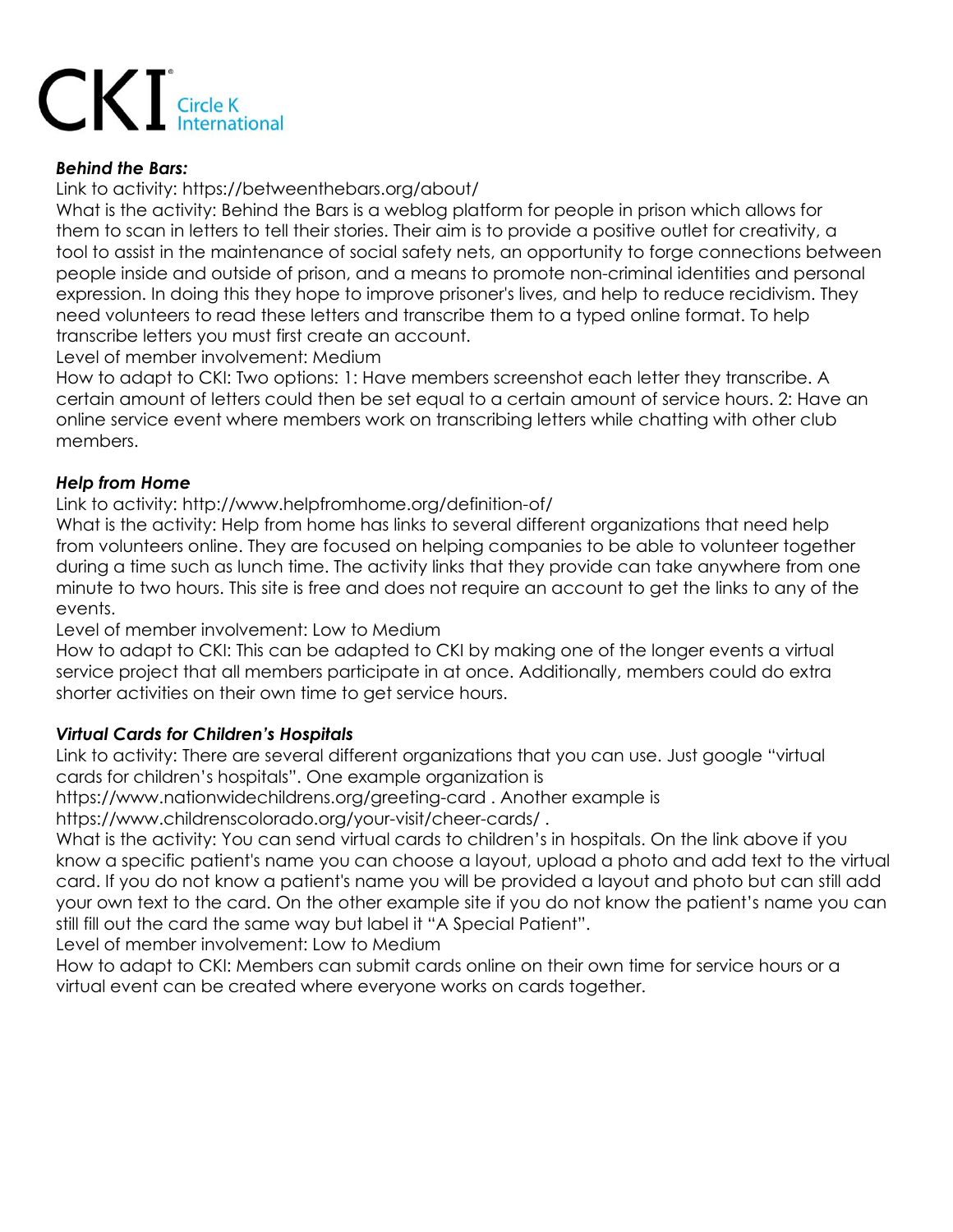

## *Volunteer with Crisis Text line*

Link to activity: https://www.crisistextline.org

What is the activity: Apply and be trained to be a Crisis Text Line volunteer to help those who are in crisis. There is more information about how to apply online and the training lasts 30 hours once you are accepted to become a volunteer. This position requires a time commitment of 4 hours a week until 200 hours is reached which they want you to accomplish within one year. Their greatest need for crisis counselors is between 7pm and 3am PST (10pm and 6am EST).

Level of member involveme nt: High

How to adapt to CKI: This would be volunteering on your own time then submitting the service hours type of activity and would have no way to become a group activity.

# **Online Fellowship Ideas**

## *Virtual Museum Tour*

Link to activity: https://www.travelandleisure.com/attractions/museums-galleries/museums-withvirtual-tours

What is the activity: The group could pick one of the museums to "explore". To make this a social, someone can screen share their computer and move the group around to see different pieces of art, etc. The members can discuss the art as they see it, or some kind of scavenger hunt around the museum can be created. For the scavenger hunt people could have the museum open on their own computer and tell the chat when they found something.

Level of member involvement: Low

## *Trivia*

Link to activity: Can use Kahoot or Zoom

What is the activity: Create trivia that is similar to the RPB trivia. This can be done by making a kahoot themed to a specific topic. Alternatively this can be done by creating groups through text or some other messenger, presenting the question on Zoom in the usual 5 question per round format and at the end have one representative from each group text that groups answers to the leader of the trivia.

Level of member involvement: Medium

## *Club Penguin*

Link to activity: https://cponline.pw

What is the activity: Hang out on the website, club penguin, with other club members to play games, walk around, and just chill. Bonus points for spreading Key Club and CKI awareness and making it a recruitment event. It's even more fun if you are using a video communications platform with everyone playing at the same time.

Level of member involvement: Low to medium

*Old School Games*

Link to activity: Zoom

What is the activity: Use the annotation feature on zoom to play old fashioned games like hangman or tic tac toe as everyone can see annotations.

Level of member involvement: Low to medium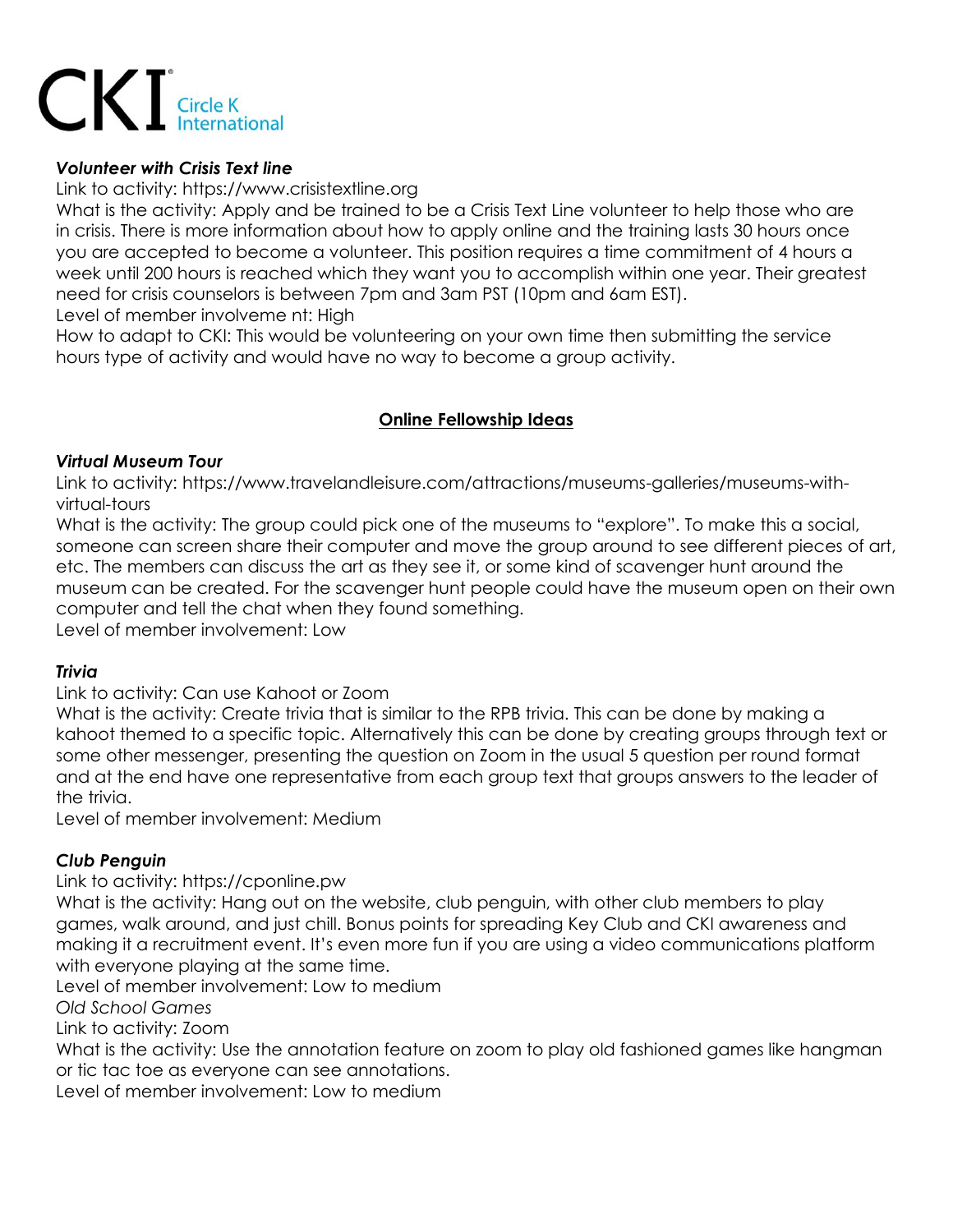

## *Chameleon*

Link to activity: Can be found on android and apple app stores

What is the activity: The board game chameleon has an app where you can play it online with friends through a code or friend invitation. It is free to make an account and the game comes with 3 different boards online with more that you are able to unlock as you play more games. The app has the instructions for the game on it, so there is no need to worry if someone does not have prior knowledge of the game. There are only 3-5 people allowed to play per round but to make it a larger social, people could switch groups after every round. This could also be made into a social by doing it through zoom so that people can talk to one another during rounds. To accommodate for different games occurring breakout rooms could be made for each round. Level of member involvement: Medium

# *Virtual Theme Park Rides*

Link to activity: Can find rides through videos on youtube.

https://www.popsugar.com/family/videos-virtual-disney-rides-47314693

What is the activity: Play through ride through videos of theme park attractions such as It's A Small World or Thunder Mountain. Have either someone share their screen or everyone watch it on a side screen while on zoom. Imagination would be very necessary for this one to occur, but with the right spirit it could be interesting. For example, you could pretend to have everyone lean to the way the ride is moving or raise their arms when going up hills. Level of member involvement: Low to Medium

# *Movie Streaming*

Link to activity: Netflix or other streaming service and the Netflix Party Google Chrome extension. What is the activity: Have everyone watch a movie or a TV show at the same time and then post in a group chat their reactions to what is going on. There is that new chrome and netflix extension where everyone can watch netflix at once. Additionally, if the Chrome thing does not work you could zoom or something while doing the streaming so that everyone can see one another's reactions real time.

Level of member involvement: Low

# *Quiplash*

Link to activity: Costs money to download the code for the game (4.99-9.99). What is the activity: The jackbox game quiplash but played remotely. Can be done through zoom with one member sharing their screen so everyone can see the main screen activities. Other jackbox games are also available for purchase and can be played remotely. Level of member involvement: Medium